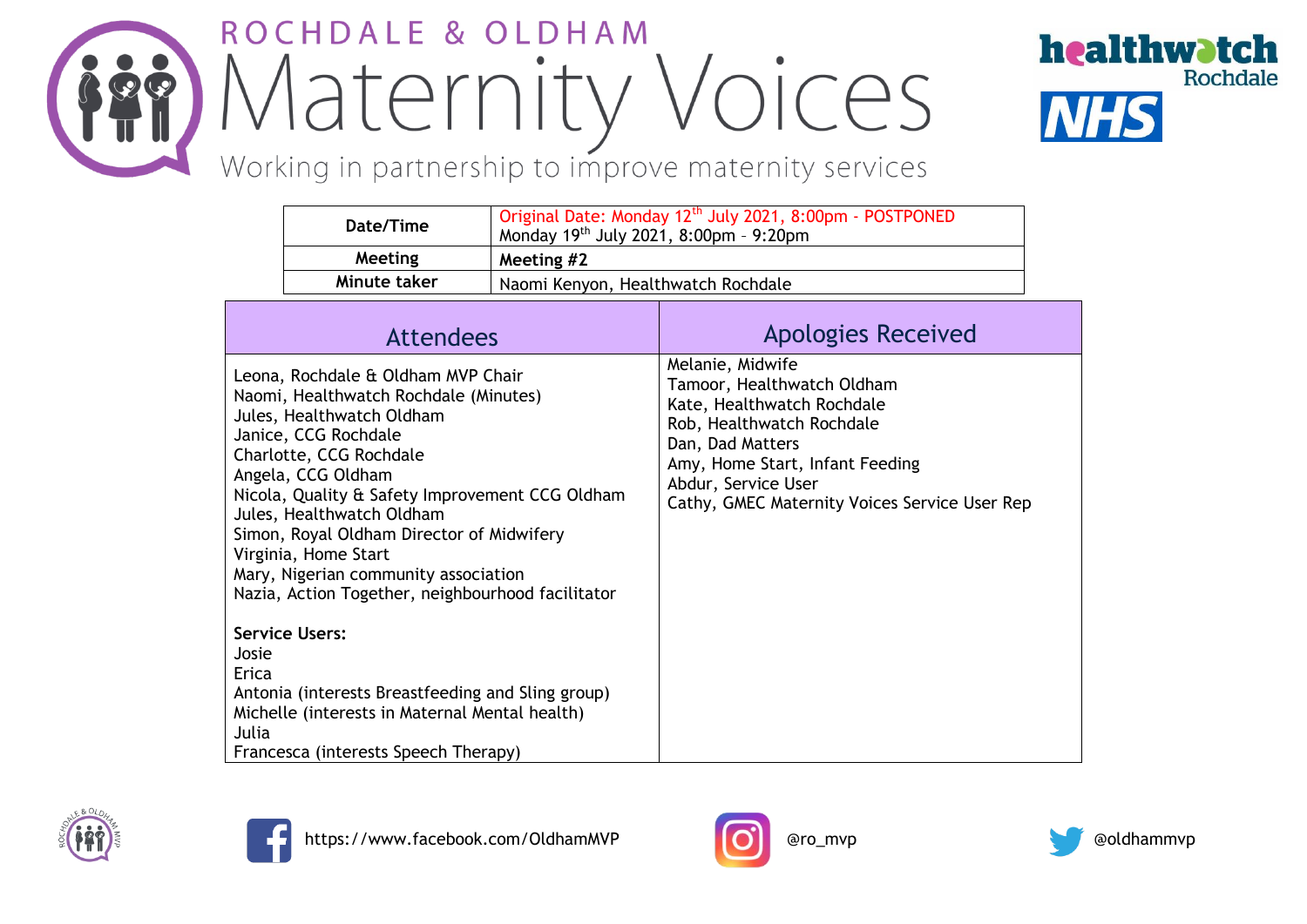| <b>Agenda Item</b>                          | <b>Items</b><br><b>Discussed</b>                                               | <b>Summary of Discussion</b>                                                                                                                                                                                                                                                                                                                                                                                                                                                                                                                                                                                         | <b>Actions</b> | Owner | <b>Deadline</b> |
|---------------------------------------------|--------------------------------------------------------------------------------|----------------------------------------------------------------------------------------------------------------------------------------------------------------------------------------------------------------------------------------------------------------------------------------------------------------------------------------------------------------------------------------------------------------------------------------------------------------------------------------------------------------------------------------------------------------------------------------------------------------------|----------------|-------|-----------------|
| Welcome and<br>introduction of<br>attendees | Welcome<br>Introductions of<br>attendees via chat<br><b>Updates from Chair</b> | <b>Welcome from Chair</b><br>Please see list above                                                                                                                                                                                                                                                                                                                                                                                                                                                                                                                                                                   |                |       |                 |
|                                             | <b>Infographics Work</b>                                                       | Working alongside other MVPs across<br>Greater Manchester on infographics.<br>What do service users, organisations<br>and professionals want to see?<br>Leona has also been in touch with<br>Greater Manchester Doulas around<br>this information and their thoughts<br>and how we can work alongside to<br>share this info. Objective is to have<br>a standardised set of info across<br>Greater Manchester & Eastern<br>Cheshire.<br>Will be putting out survey for<br>feedback on 1) Preference of<br>Memory info/Safety info 2) What<br>would you like to see (i.e assisted<br>births, number of inductions etc) |                |       |                 |
|                                             | <b>Comments from</b><br>service users                                          | Nazia - The safety information<br>would be useful, inductions, tears<br>and other interventions, emergency<br>sections/ventouse/shoulder<br>dystocia/apgar score of<br>baby/maternal health post birth                                                                                                                                                                                                                                                                                                                                                                                                               |                |       |                 |







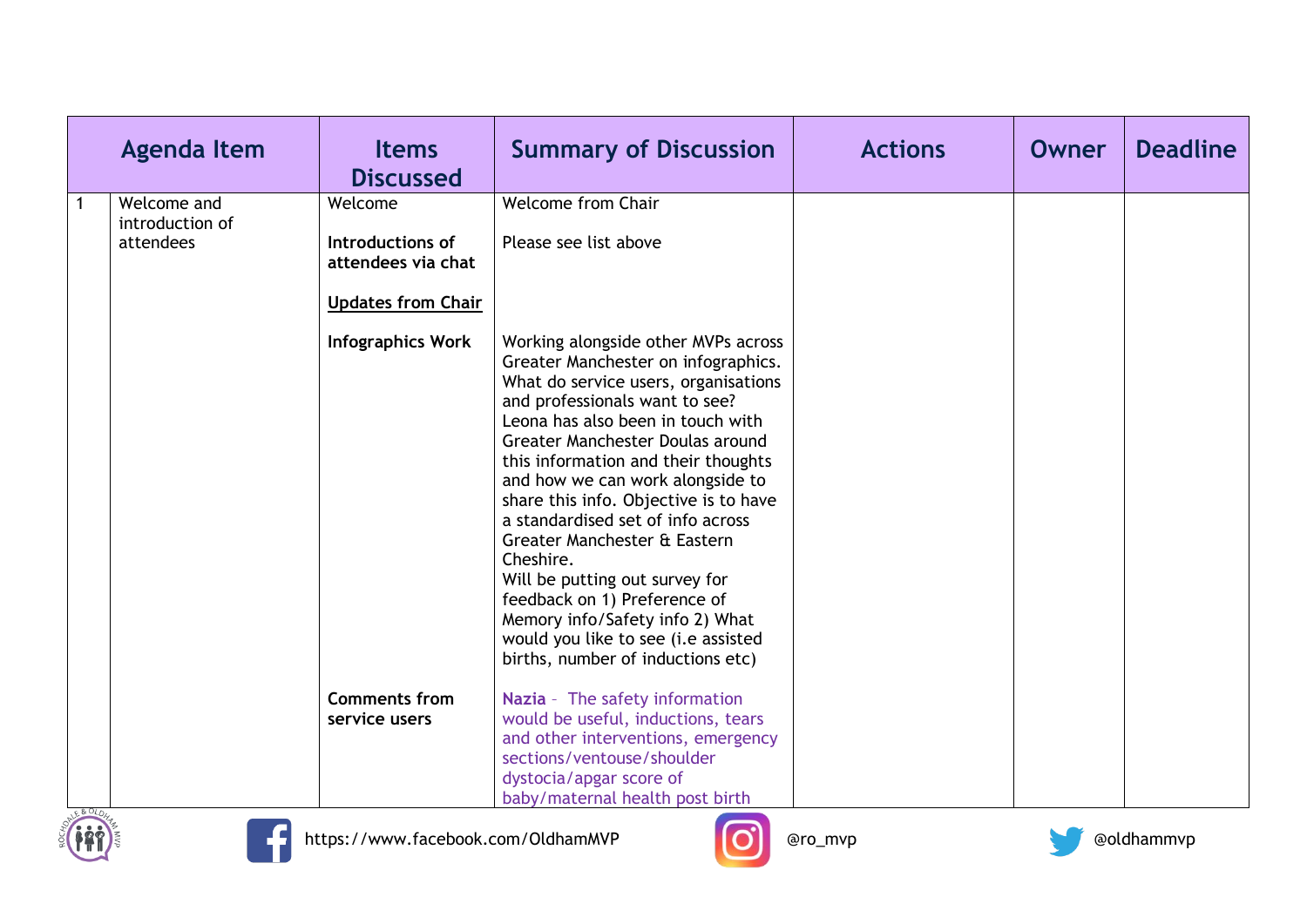|                                        | also uterine/bladder rupture                                                                                                                                                                                                                                                                                                                                |                                                  |           |          |
|----------------------------------------|-------------------------------------------------------------------------------------------------------------------------------------------------------------------------------------------------------------------------------------------------------------------------------------------------------------------------------------------------------------|--------------------------------------------------|-----------|----------|
|                                        | can we have this data by ethnicity?                                                                                                                                                                                                                                                                                                                         |                                                  |           |          |
|                                        | Antonia - Can the info be more<br>specific? Eg induced then had to<br>have a caesarean, how many have<br>ended up with induction? Emergency<br>caesarean after starting in suite.<br>Francesca - Stats is a great idea                                                                                                                                      |                                                  |           |          |
| Poll (infographics)                    | A poll will be put on social media<br>around this soon - please<br>look/follow/like/share ROMVP social<br>media pages (Twitter, Instagram,<br>Facebook)                                                                                                                                                                                                     | Poll on Social Media                             | LB        | End July |
| Simons thoughts on<br>the infographics | Simon further commented that they<br>have all the info there it is ensuring<br>it is given in the right context, what<br>is wanted as an ask and<br>understanding of the outcomes.                                                                                                                                                                          | Gathering of the<br>information                  | <b>SM</b> |          |
| <b>1000 days</b>                       | Following on from Celeste attending<br>Meeting #1 is has become apparent<br>how vital it is to engage with<br>women in their earliest days. If<br>anyone would like more information<br>on the work Celeste is doing please<br>email us and we will put you in<br>touch. Simon agreed to facilitate<br>info distribution at initial booking<br>appointment. | Leona to liaise with<br><b>Celeste and Simon</b> | LB/SM     | End Aug  |





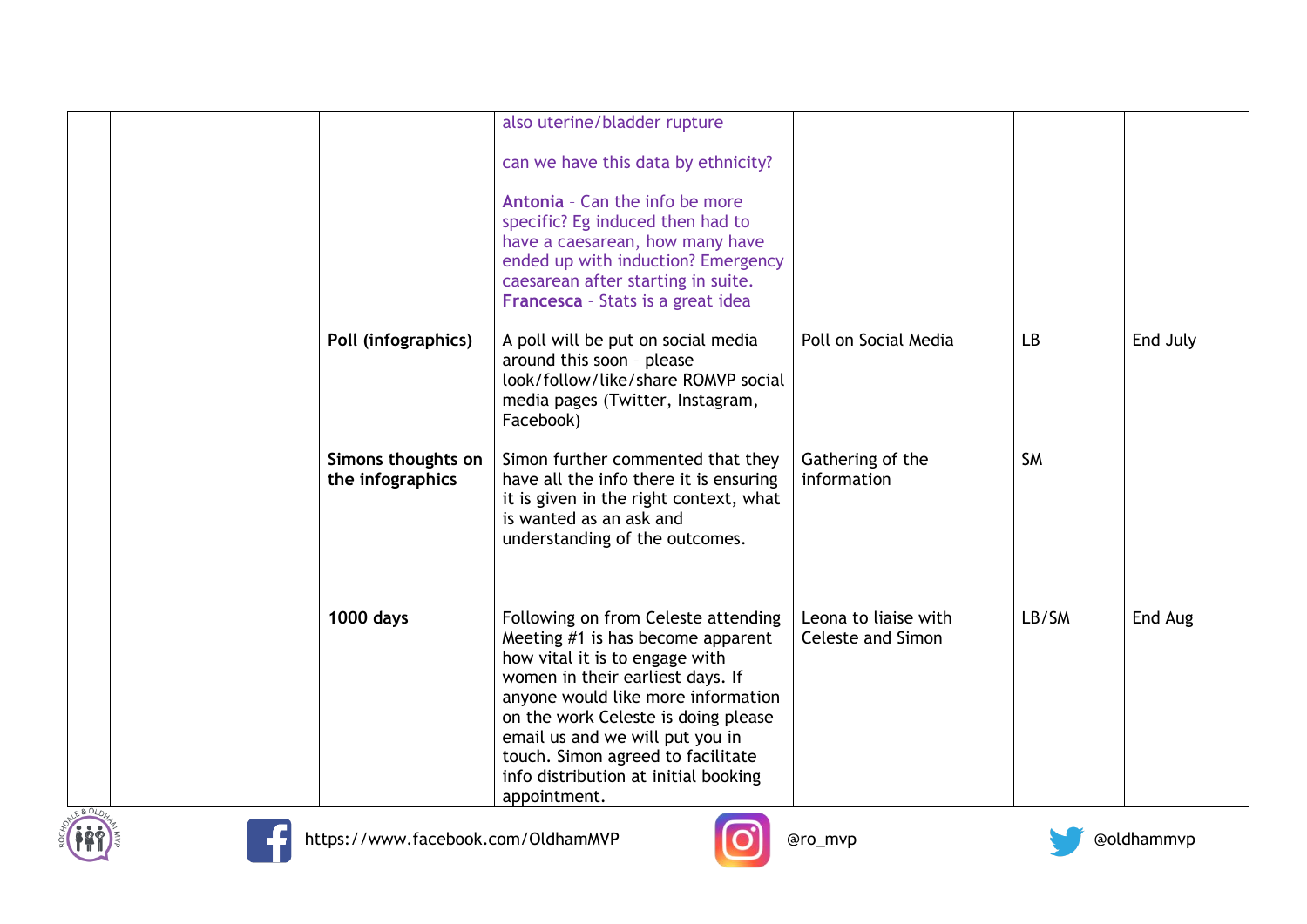|                |                                                                             | <b>NICE Induction</b><br><b>consultation -</b><br>Apologies time ran<br>out to update, added<br>to minutes. LB | ROMVP was made aware very late<br>on of the proposed changes to NICE<br>guidelines for induction via the MVP<br><b>Chairs Facebook group. Proposal to</b><br>recommend induction at 39 weeks if<br>considered to be in "at risk" groups<br>(BMI>30, Age of mother >35 or BAME<br>backgrounds).<br>Ideally there would have been<br>service user engagement and a<br>response submitted on behalf of the<br>group however the short timescale<br>(consultation cut off 6 <sup>th</sup> July) meant<br>this was not possible, Rochdale and<br><b>Oldham Maternity Voices</b><br><b>Partnership along with Greater</b><br><b>Manchester and Eastern Cheshire</b><br><b>MVP's submitted a collective</b><br>response to raise their concerns<br>around these new guidelines.<br>Expected publication is 14 <sup>th</sup><br>October 2021. |                                                                                    |            |                          |
|----------------|-----------------------------------------------------------------------------|----------------------------------------------------------------------------------------------------------------|---------------------------------------------------------------------------------------------------------------------------------------------------------------------------------------------------------------------------------------------------------------------------------------------------------------------------------------------------------------------------------------------------------------------------------------------------------------------------------------------------------------------------------------------------------------------------------------------------------------------------------------------------------------------------------------------------------------------------------------------------------------------------------------------------------------------------------------|------------------------------------------------------------------------------------|------------|--------------------------|
| $\overline{2}$ | Information on Rochdale<br>and Oldham Maternity<br>Voices Partnership (MVP) | Who ROMVP are<br>Application for<br>volunteer<br>membership                                                    | Naomi, Healthwatch Rochdale gave<br>an update on ROMVP and their need<br>for volunteers. Packs ready soon to<br>sign up as a volunteer.<br>Michelle: Are there no paid roles<br>available? Volunteers can only do so                                                                                                                                                                                                                                                                                                                                                                                                                                                                                                                                                                                                                  | To circulate recruitment<br>information when live.                                 | <b>NK</b>  | Beginning<br>August 2021 |
|                |                                                                             | Sign up to receive<br>updates                                                                                  | much and only commit a small<br>amount of time. Shouldn't the Trust<br>consider actual job roles which act<br>as advocates, so not a midwife but                                                                                                                                                                                                                                                                                                                                                                                                                                                                                                                                                                                                                                                                                      | If you wish to be added to<br>contacts list/volunteer<br>waiting list please email | <b>ALL</b> |                          |





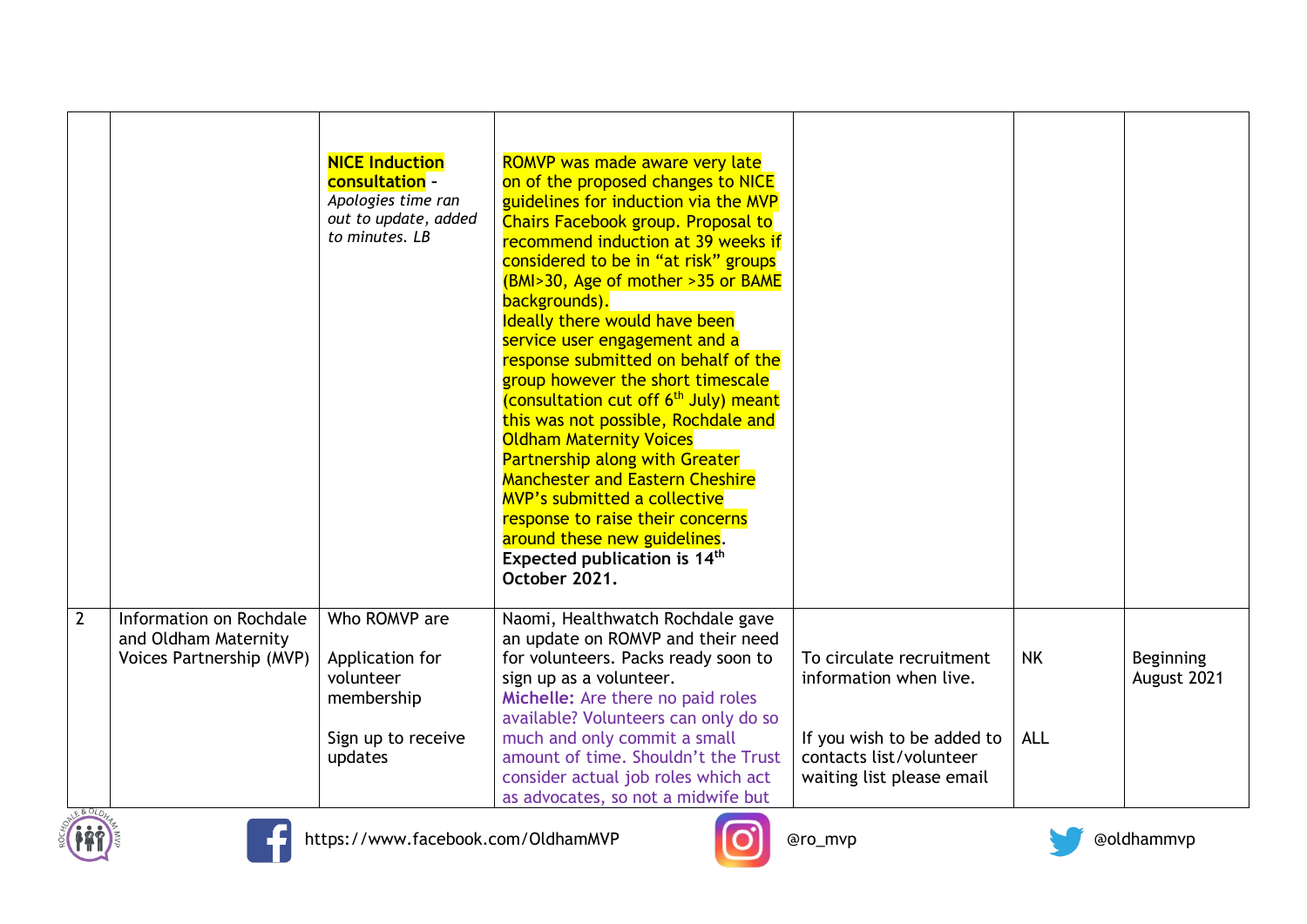|              |                                                      | Q:Best day/time<br>for meetings for<br>the future                                                                                                                                                      | help with communication,<br>coordination and supporting<br>to chat facility<br>Feedback:<br>Mondays 8pm ideal.<br>Monday evening.<br>difficult with children.<br>This day and time good. | mothers navigating the pre and post<br>natal services across communities?<br>Participants asked to add comments<br>During the afternoon as evening is                                                                            | info@romvp.org.uk -<br>Rochdale and Oldham<br><b>Maternity Voices</b><br>Partnership official email<br>address<br>To further ask when<br>circulate minutes for<br>preference.            | <b>NK</b>                                                                     | Receive back<br>by 02.08.2021 |
|--------------|------------------------------------------------------|--------------------------------------------------------------------------------------------------------------------------------------------------------------------------------------------------------|------------------------------------------------------------------------------------------------------------------------------------------------------------------------------------------|----------------------------------------------------------------------------------------------------------------------------------------------------------------------------------------------------------------------------------|------------------------------------------------------------------------------------------------------------------------------------------------------------------------------------------|-------------------------------------------------------------------------------|-------------------------------|
| $\mathbf{3}$ | Review of<br>Minutes/Action from<br>previous meeting | Minutes #1 sent with<br>invite to this<br>meeting.<br>No further<br>comments from<br>participants on<br>them.                                                                                          | Rochdale & Oldham to let Dads<br>know what support is available.<br>the restrictions around Covid,<br>however may be able to explore<br>displayed. Dad Matters to email.                 | Amendment to reflect Dad Matters:<br>Dan asked Simon Meighan about Dad<br>Matters delivering outreach within<br>Simon said that it is unlikely due to<br>doing a walk round at the NICU and<br>could organise some posters to be | Simon gave further<br>update 19.07.21:<br>Dad Matters to set up a<br>stall at main entrance,<br>incorporate walk rounds<br>and work alongside<br>SPOONS within Royal<br>Oldham hospital. | <b>Dad Matters</b>                                                            | Ongoing                       |
|              | Feedback:<br>6<br>Service Users and<br>Professionals | <b>Action Log</b><br>overview.<br>*Hospital Data to be shared<br>quarterly to Rochdale and<br>Oldham MVP at future<br>meetings<br>*Data from Care Opinion and<br>Civi CRM to be gathered and<br>shared | except Action 6:<br><b>ROH</b><br>Sept<br>Meeting<br><b>HWR</b><br><b>HWO</b>                                                                                                            | Overview of all actions - all closed<br>For all feedback to be shared at ROMVP<br>September meeting (Qtr 2)                                                                                                                      | To add to agenda for<br>September meeting<br>Open as an<br>agenda<br>item for<br>September                                                                                               | <b>ROMVP</b><br>Commission<br>ers<br>Hospital/<br><b>Trust</b><br>Healthwatch | September<br>2021             |





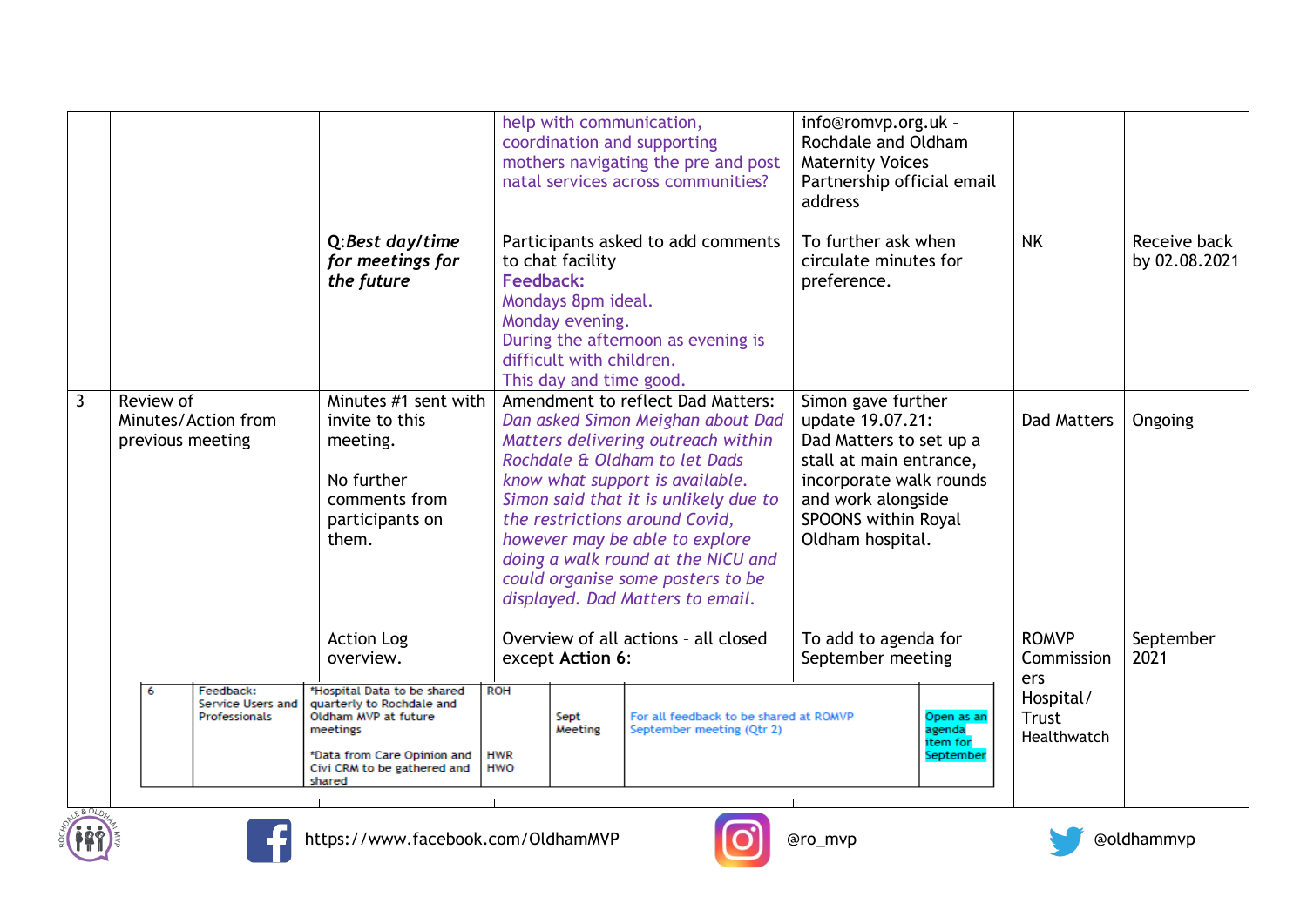| $\overline{\mathbf{4}}$ | South Asian Women's<br>Survey - Live | What is the survey<br>for?<br>Can you help<br>Translate?<br>Orgs/Groups we can<br>engage with.                                                                                                                                                         | Engagement plan alongside a survey<br>link is being created. Asking for<br>feedback from South Asian Women<br>about maternity services and care<br>they have experienced.                                                                                                                                                                                                                                                                                                                                                                                                        | For Survey to be shared<br>once created.<br>Engagement opportunities<br>within the community. | <b>NK</b><br><b>ROMVP</b>                                                                                        | Survey live<br>end July<br>Engagement<br>from August |
|-------------------------|--------------------------------------|--------------------------------------------------------------------------------------------------------------------------------------------------------------------------------------------------------------------------------------------------------|----------------------------------------------------------------------------------------------------------------------------------------------------------------------------------------------------------------------------------------------------------------------------------------------------------------------------------------------------------------------------------------------------------------------------------------------------------------------------------------------------------------------------------------------------------------------------------|-----------------------------------------------------------------------------------------------|------------------------------------------------------------------------------------------------------------------|------------------------------------------------------|
|                         |                                      | <b>Charlotte:</b><br>Rochdale and<br>Oldham MVP are set<br>up very differently<br>to most. Have high<br>priority targets<br>ensuring ALL voices<br>are heard.<br>Want to make<br>changes, have an<br>impact, gather "you<br>said, we did"<br>evidence. | Looking for Volunteers who can help<br>translate the survey and possibly<br>also video of the questions being<br>asked.<br>Also looking for South Asian<br>community groups/organisations<br>across Rochdale and Oldham, who<br>could aid us in ensuring that we can<br>reach women and their families to<br>hear their views, opinions and<br>feedback around care they received<br>and how we could improve these<br>services.<br>This may be via a focus group,<br>visiting an existing community group<br>or by sharing the link or hard copy<br>surveys with your contacts. | To look at contact with<br><b>Crescent Radio</b>                                              | Francesca<br>to share<br>contact<br>details -<br><b>ROMVP Has</b><br>received<br>contact<br>details<br>thank you | <b>ASAP</b>                                          |
|                         |                                      |                                                                                                                                                                                                                                                        | Michelle: With regards to minority<br>groups- do you ever share with<br>primary school nurseries? I am a<br>primary nursery teacher who works<br>at Broadfield school, I have access<br>to a large group of diverse mothers.<br>Our school also has a dedicated<br>wellbeing team who reach out to<br>families.                                                                                                                                                                                                                                                                  | To look at working in<br>partnership with primary<br>schools.                                 | <b>ROMVP</b>                                                                                                     | Contact<br>Schools from<br>September                 |





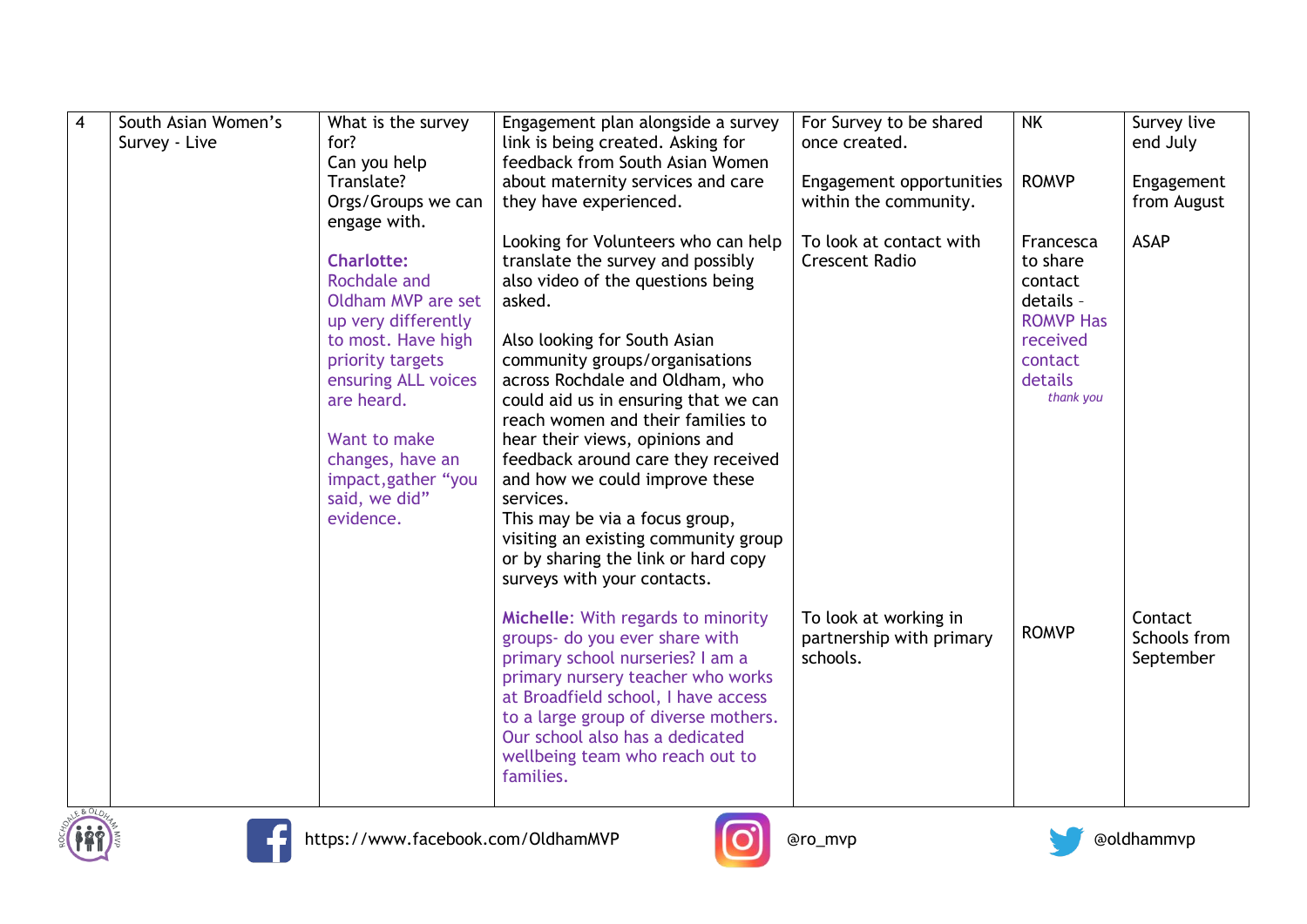|   |                                           |                                                                 | Nazia: Also BAME connect in<br>Oldham. The mosques have<br>whatsapp groups for their children<br>mosque classes.<br>Oldham interfaith forum can<br>strategically share this message?                                                                                                                              |                                                                                                                         |                                |             |
|---|-------------------------------------------|-----------------------------------------------------------------|-------------------------------------------------------------------------------------------------------------------------------------------------------------------------------------------------------------------------------------------------------------------------------------------------------------------|-------------------------------------------------------------------------------------------------------------------------|--------------------------------|-------------|
|   |                                           |                                                                 | Mary: Many of the black/African<br>community are fearful of registering<br>with GPs/hospitals.<br>How can Nigerian association get<br>volunteers to help with stopping the<br>fear and worry and taking to                                                                                                        | For ROMVP to look at how<br>we can support Mary and<br>the Nigerian Community<br>Association around<br>pregnant people. | NK/ROMVP                       | <b>ASAP</b> |
|   |                                           |                                                                 | appointments/organising<br>appointments?<br>(immigration/deportation/myths/<br>fears)                                                                                                                                                                                                                             | Healthwatch Rochdale to<br>connect also.                                                                                | RB,<br>Healthwatch<br>Rochdale | August 2021 |
| 5 | <b>Local Maternity Services</b><br>Update | Update from Simon,<br>director of<br>Midwifery, Royal<br>Oldham | "Freedom Day": 19.07.21 - still<br>asking that everyone follows Covid<br>safety regulations. Masks, PPE,<br>social distancing, sanitising etc.<br>Clinics/Midwives all following same<br>safety guidelines. Want to keep<br>everyone safe still as numbers still<br>rising.<br>Visiting: Can now take partners to |                                                                                                                         |                                |             |
|   |                                           |                                                                 | antenatal appointment.<br>Visiting set hours still in hospitals,<br>and minimum visitation to ensure<br>covid safety.                                                                                                                                                                                             |                                                                                                                         |                                |             |
|   |                                           |                                                                 | Birthing Partners: Partners are now<br>allowed but must ensure lateral                                                                                                                                                                                                                                            |                                                                                                                         |                                |             |





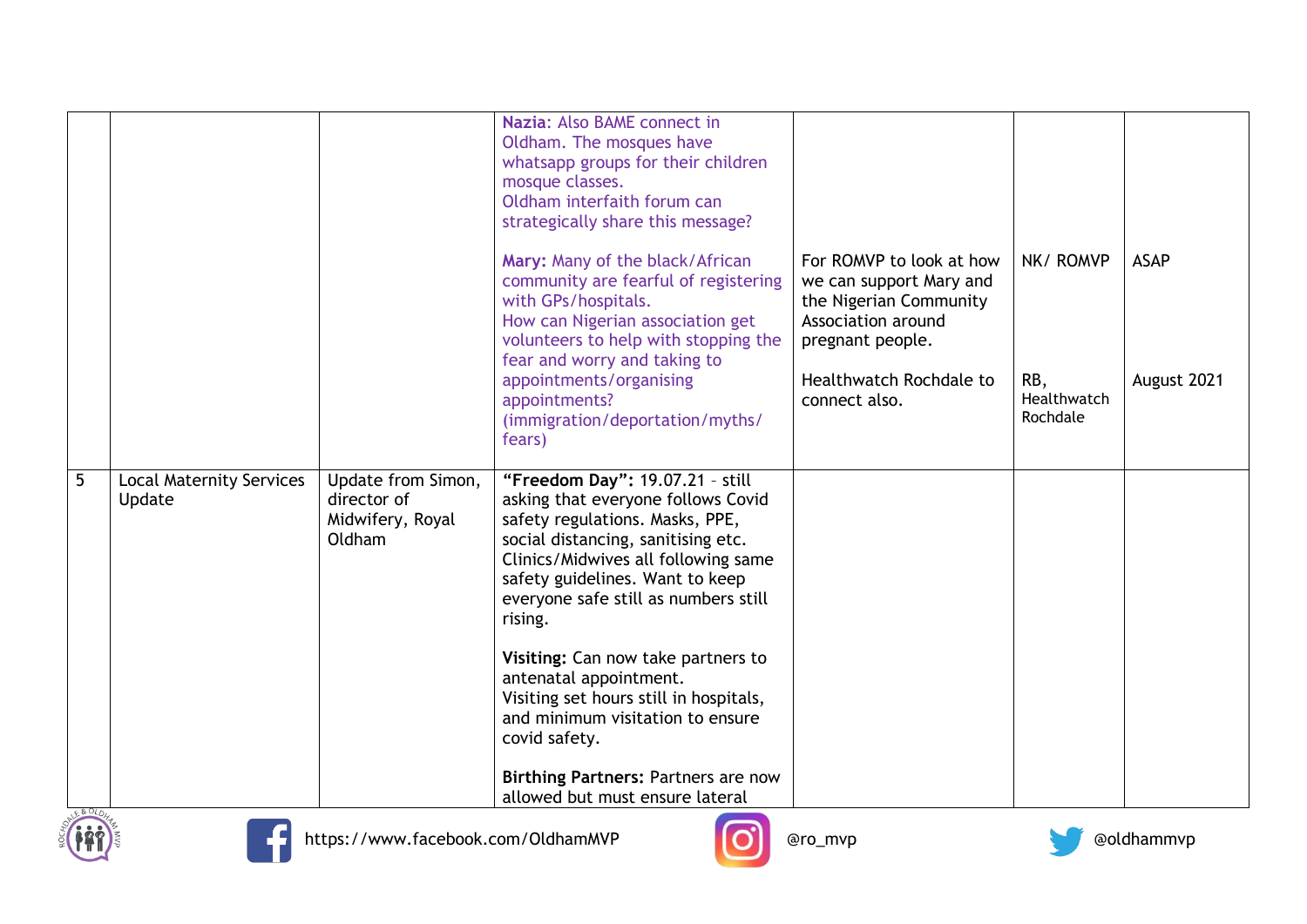|  | flow tests taken and following Covid<br>health and safety.<br>Josie: Are there any changes on<br>birth partners being allowed for<br>induction?<br>Simon: They are allowed initial<br>assessment, at set points of<br>induction. Covid Safety.<br>When women admitted for first 24<br>hours there are 5/6 women in a bay<br>- they have a covid test, if any come<br>back positive ALL must then be in<br>isolation. Reducing risks not having<br>partners at that stage.<br>Neonatal: Big changes made over<br>the Covid pandemic. Changes have<br>gone down well and been beneficial<br>baby being brought to mothers<br>bedside. New baby siblings can now<br>visit the unit when baby 5 days old,<br>can also re-visit when ready to go<br>home to help transition/family<br>dynamic changes.<br><b>Staffing Issues: Lots of staffing</b><br>issues currently across maternity<br>services. Rise in pregnant<br>midwifes/midwives off on<br>maternity. Royal Oldham staff off | <b>Response needed from</b><br>Royal Oldham please,<br>Q submitted in chat, NK.<br>Nazia: Can women have a<br>family member care for<br>them during the labour<br>process-from own<br>traumatic experience, can<br>still not trust any<br>professional yet! |  |
|--|-----------------------------------------------------------------------------------------------------------------------------------------------------------------------------------------------------------------------------------------------------------------------------------------------------------------------------------------------------------------------------------------------------------------------------------------------------------------------------------------------------------------------------------------------------------------------------------------------------------------------------------------------------------------------------------------------------------------------------------------------------------------------------------------------------------------------------------------------------------------------------------------------------------------------------------------------------------------------------------|-------------------------------------------------------------------------------------------------------------------------------------------------------------------------------------------------------------------------------------------------------------|--|
|  | long term sick, operation delays-<br>covid - so off longer, suffering long<br>covid, with covid, retirement,<br>children isolating, contact isolating.                                                                                                                                                                                                                                                                                                                                                                                                                                                                                                                                                                                                                                                                                                                                                                                                                            |                                                                                                                                                                                                                                                             |  |







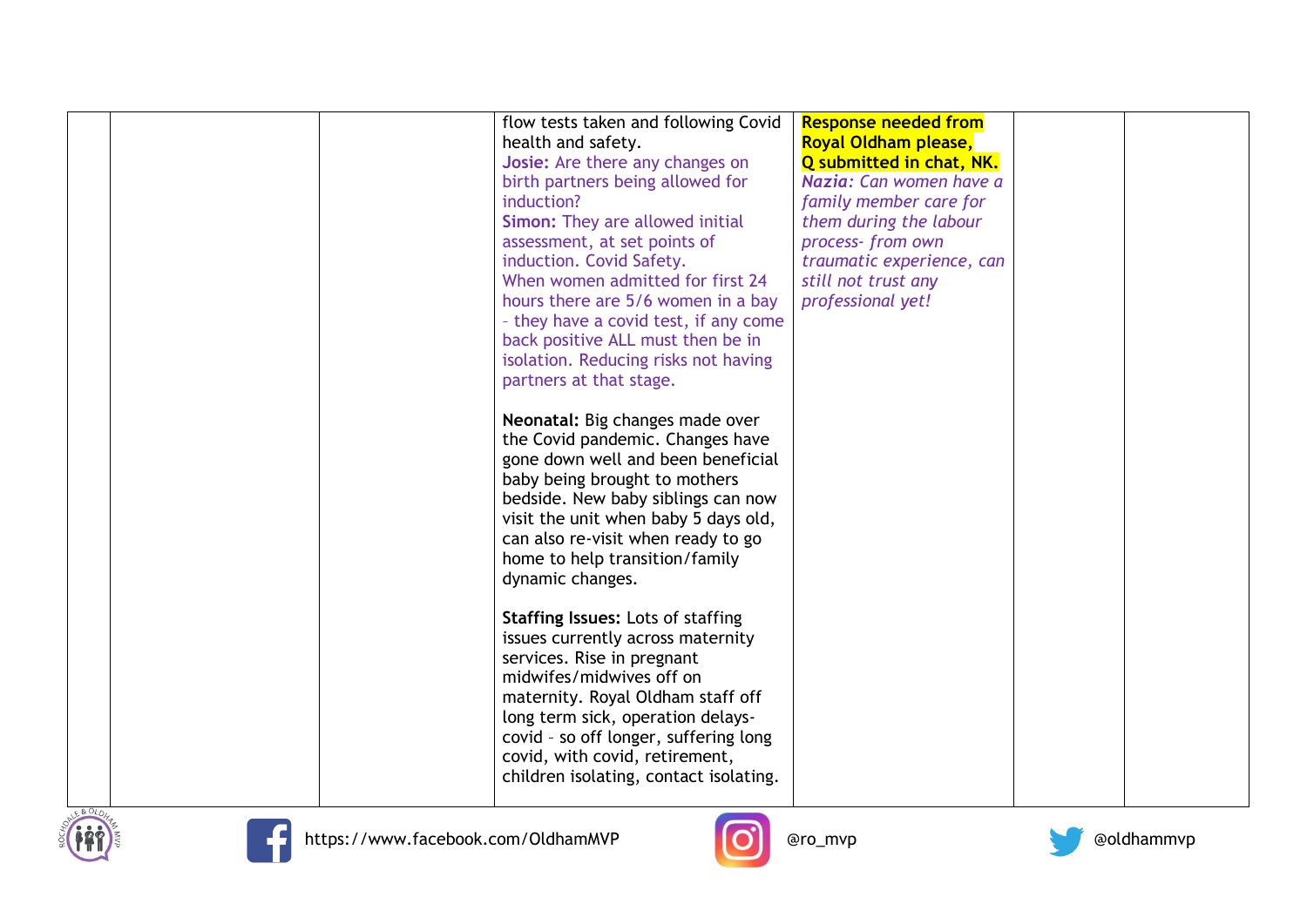|             |                               |                        |                                                                                            | in 26 years this has been hardest<br>year. August expected to be VERY<br>busy. Recruitment to commence<br>September.<br>Q: How are we communicating to<br>women about the staffing shortages?<br>Michelle: I attended a scan last<br>week and was waiting from 9:30am<br>until 12:30pm -no one explained to<br>me why I was there so long, but this<br>update around staffing makes sense<br>now, just wish someone had said on<br>the day as it was very off putting.<br>Leona: maybe an update on Royal<br>Oldham Instagram page may be a<br>good way due to success of<br>followers?<br>Simon agreed but said that it would<br>have to be a considered statement<br>as to not cause alarm. | Simon to co-ordinate<br>comms                                                                                                                      | <b>SM</b>              | ASAP -<br>Update -<br>statement<br>released by<br>SM on<br>Instagram<br>23/7/21 |
|-------------|-------------------------------|------------------------|--------------------------------------------------------------------------------------------|-----------------------------------------------------------------------------------------------------------------------------------------------------------------------------------------------------------------------------------------------------------------------------------------------------------------------------------------------------------------------------------------------------------------------------------------------------------------------------------------------------------------------------------------------------------------------------------------------------------------------------------------------------------------------------------------------|----------------------------------------------------------------------------------------------------------------------------------------------------|------------------------|---------------------------------------------------------------------------------|
| 6<br>E&OLDN | Update on coproduced<br>items | $\bullet$<br>$\bullet$ | Leaflets<br>from<br>meeting #1<br>Draft TOR<br>sent with the<br>invite to this<br>meeting. | Leaflets - all points taken back and<br>will be incorporated in new<br>documents<br>Terms Of Reference - no further<br>comments, TOR now been agreed<br>and accepted.                                                                                                                                                                                                                                                                                                                                                                                                                                                                                                                         | Once new documents<br>produced to share to<br>group.<br>To review when National<br><b>Maternity Partnerships</b><br>have updated their<br>toolkit. | NK/ROH<br><b>ROMVP</b> |                                                                                 |





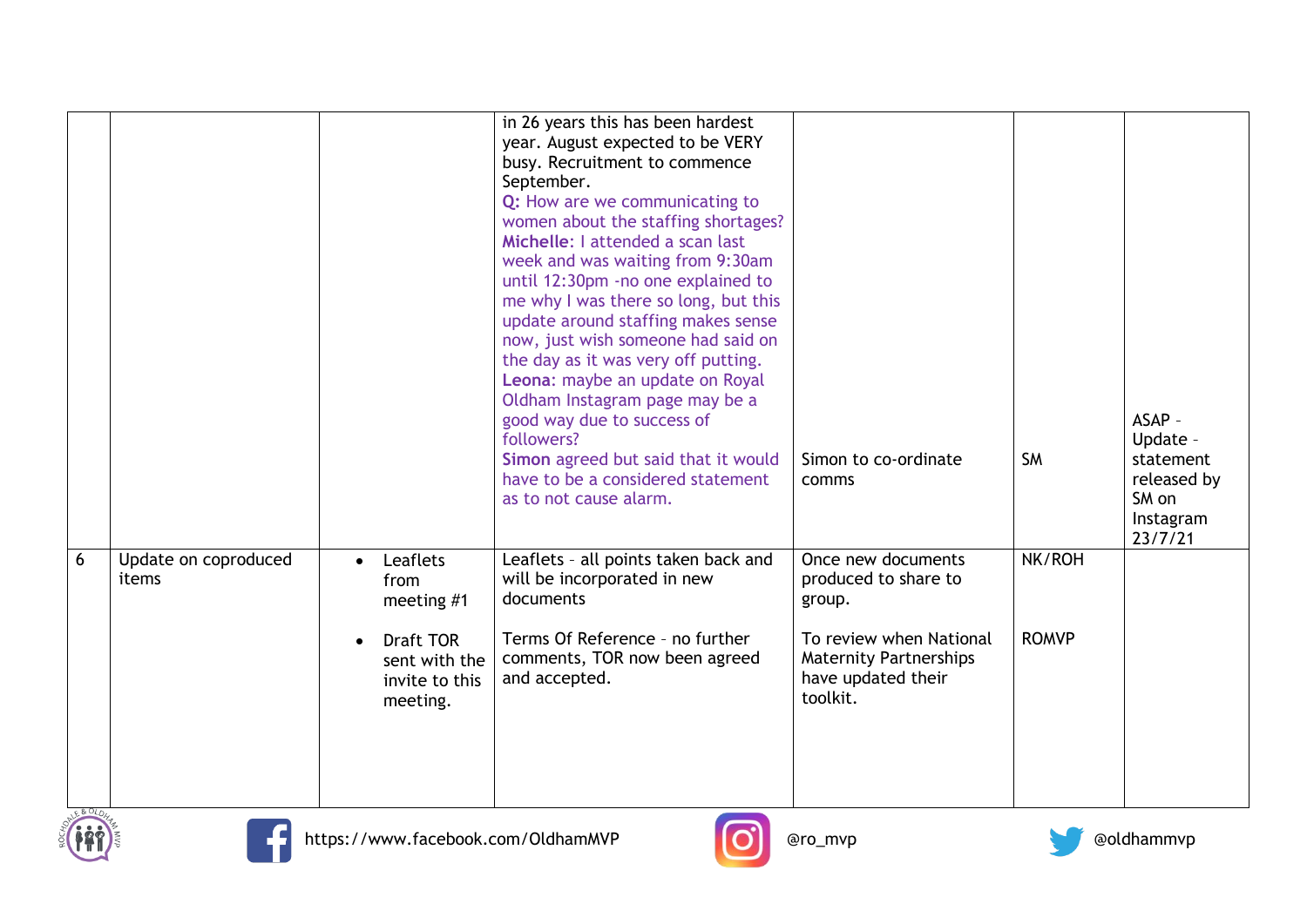| $\overline{7}$ | <b>Feedback Gathered:</b><br>Service Users and<br>Professionals | <b>Maternity Services</b><br>Healthwatch<br>Rochdale<br><b>FEEDBACK SURVEY -</b><br>Live | https://healthwatchrochdale.org.uk<br>/share-your-experience-local-<br>maternity-services<br>Feedback link - gathering feedback<br>from Maternity service users across<br>Rochdale and Oldham.                                                                                                                                                                                                                                                                                                                                                                                                          | To share link for gathering<br>of feedback.                                                                              | <b>ALL</b>   | Ongoing           |
|----------------|-----------------------------------------------------------------|------------------------------------------------------------------------------------------|---------------------------------------------------------------------------------------------------------------------------------------------------------------------------------------------------------------------------------------------------------------------------------------------------------------------------------------------------------------------------------------------------------------------------------------------------------------------------------------------------------------------------------------------------------------------------------------------------------|--------------------------------------------------------------------------------------------------------------------------|--------------|-------------------|
| 8              | <b>Questions and Answers:</b><br><b>Meeting Participants</b>    | <b>Breastfeeding</b><br>support via Home<br>Start.                                       | Antonia: Can I ask about<br>breastfeeding peer supporters from<br>Home Start being allowed to support<br>new parents on the postnatal ward?                                                                                                                                                                                                                                                                                                                                                                                                                                                             | <b>National Breast Feeding</b><br>Week $1^{st}$ - $7^{th}$ August<br>Comms Campaign                                      | <b>ROMVP</b> | $1st - 7th$ Aug   |
|                |                                                                 |                                                                                          | Virginia (Home Start infant feeding<br>support Oldham/Tameside):<br>Generally support via home visits,<br>support calls, groups.<br>Gave support on wards pre-covid.                                                                                                                                                                                                                                                                                                                                                                                                                                    | Directory of Breast<br>feeding services and<br>support across Rochdale<br>and Oldham                                     | <b>ROMVP</b> | September<br>2021 |
| E&OLD4         |                                                                 |                                                                                          | Information given upon discharge<br>for Home Start to contact families,<br>Tameside this works wonderfully.<br>Oldham unable to get info due to<br><b>GDPR and Oldham info Officer not</b><br>allowing staff to share with Home<br>Start therefore support cannot be<br>given unless specific ask.<br>Simon (director Midwifery): This is<br>a work in progress from the Oldham<br>team. In talks about how this can be<br>pursued. Understands the benefits.<br>Michelle: I support the need for<br>infant feeding support directly in<br>Oldham<br>Antonia: Rochdale also need<br>support desperately | To hold a focus group to<br>codesign easy to read<br><b>Breast feeding</b><br>information leaflet and<br>gather feedback | <b>ROMVP</b> | September<br>2021 |





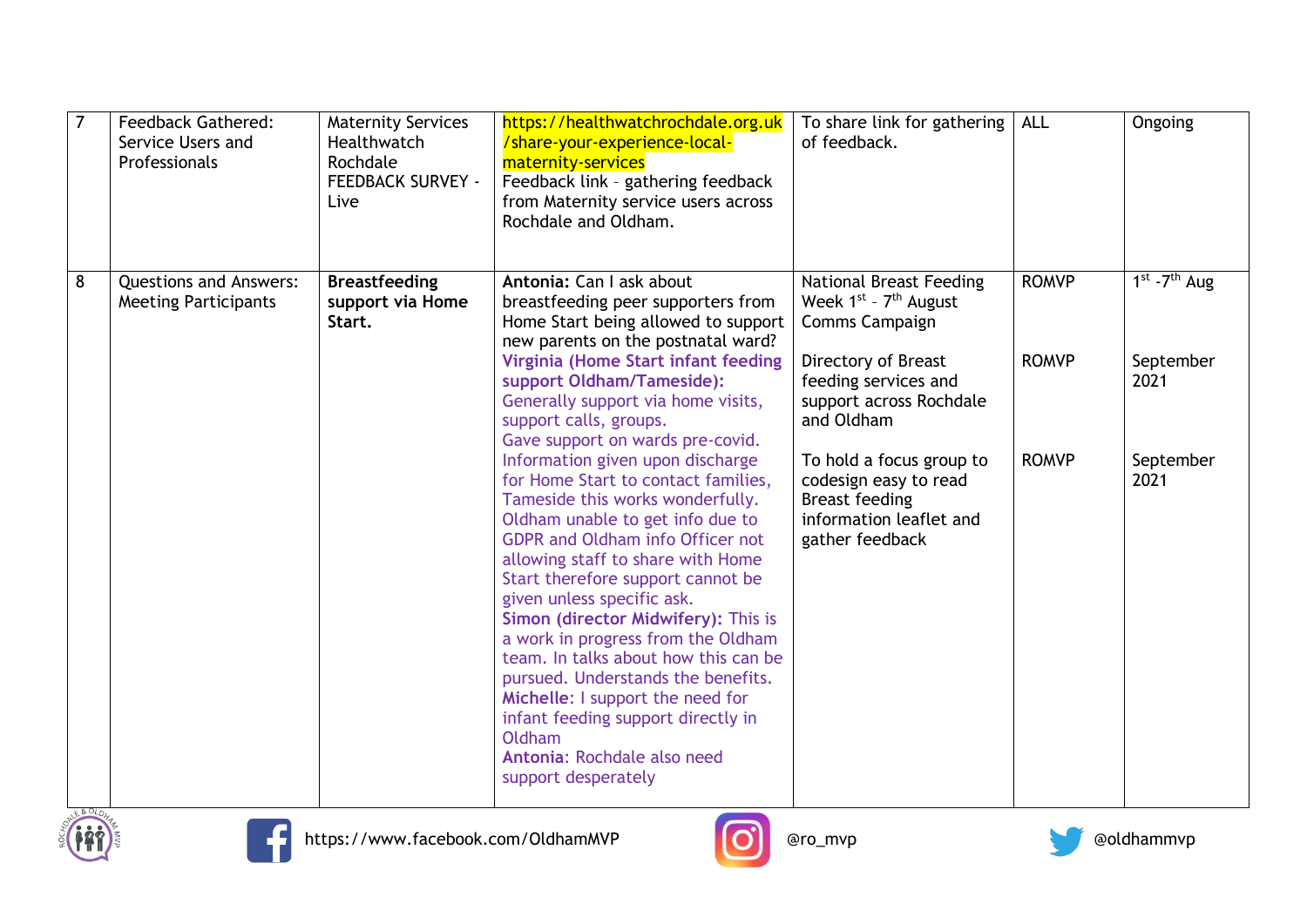|                     | Information around | Michelle: Any stats relating to       |                          |                  |         |
|---------------------|--------------------|---------------------------------------|--------------------------|------------------|---------|
| Covid and the       |                    | pregnancy and the vaccine? Are        |                          |                  |         |
| Vaccine.            |                    | those admitted vaccinated?            |                          |                  |         |
|                     |                    | Simon: Pregnant women at greater      |                          |                  |         |
|                     |                    | risk if catch Covid and admitted to   |                          |                  |         |
|                     |                    | ICU. In 6 weeks 4 have been           |                          |                  |         |
|                     |                    |                                       |                          |                  |         |
|                     |                    | admitted, Delta Variant rapidly       |                          |                  |         |
|                     |                    | spreading. Long term effects on       |                          |                  |         |
|                     |                    | mother - c-section, unable to see     |                          |                  |         |
|                     |                    | baby, neonatal care.                  |                          |                  |         |
|                     |                    | Many reports from service users of    |                          |                  |         |
|                     |                    | mixed messages around the             |                          |                  |         |
|                     |                    | vaccination. We are encouraging it    |                          |                  |         |
|                     |                    | as a hospital/staff/team. Midwives    |                          |                  |         |
|                     |                    | have a professional responsibility to |                          |                  |         |
|                     |                    | encourage alongside NHS guidance.     |                          |                  |         |
|                     |                    | Vaccine Drive and would like all to   |                          |                  |         |
|                     |                    | encourage pregnant mothers to         |                          |                  |         |
|                     |                    | uptake the vaccine. Massive           |                          |                  |         |
|                     |                    | increase in covid positive cases.     |                          |                  |         |
|                     |                    |                                       |                          |                  |         |
| Rochdale Pop Up     |                    | Mary: If I may ask, when will birth   | Consultation with CCG on | <b>CCG/ROMVP</b> | October |
| <b>Birth Centre</b> |                    | centre commence in Rochdale?          | the Pop-Up birth centre  |                  | 2021?   |
|                     |                    | Simon: Pop up birth centre put on     |                          |                  |         |
|                     |                    | hold due to Covid. Reviewed every 3   |                          |                  |         |
|                     |                    | months. Not safe - staff shortages    |                          |                  |         |
|                     |                    | and covid infection rate increase.    |                          |                  |         |
|                     |                    |                                       |                          |                  |         |
|                     |                    | There is an ongoing commitment        |                          |                  |         |
|                     |                    | from Rochdale and Oldham that this    |                          |                  |         |
|                     |                    | will still be key.                    |                          |                  |         |
|                     |                    | Charlotte: Being re-looked at again   |                          |                  |         |
|                     |                    | from the commissioners, need to       |                          |                  |         |
|                     |                    | ensure that re-consult with women     |                          |                  |         |
|                     |                    | and families again around this, and   |                          |                  |         |
|                     |                    |                                       |                          |                  |         |







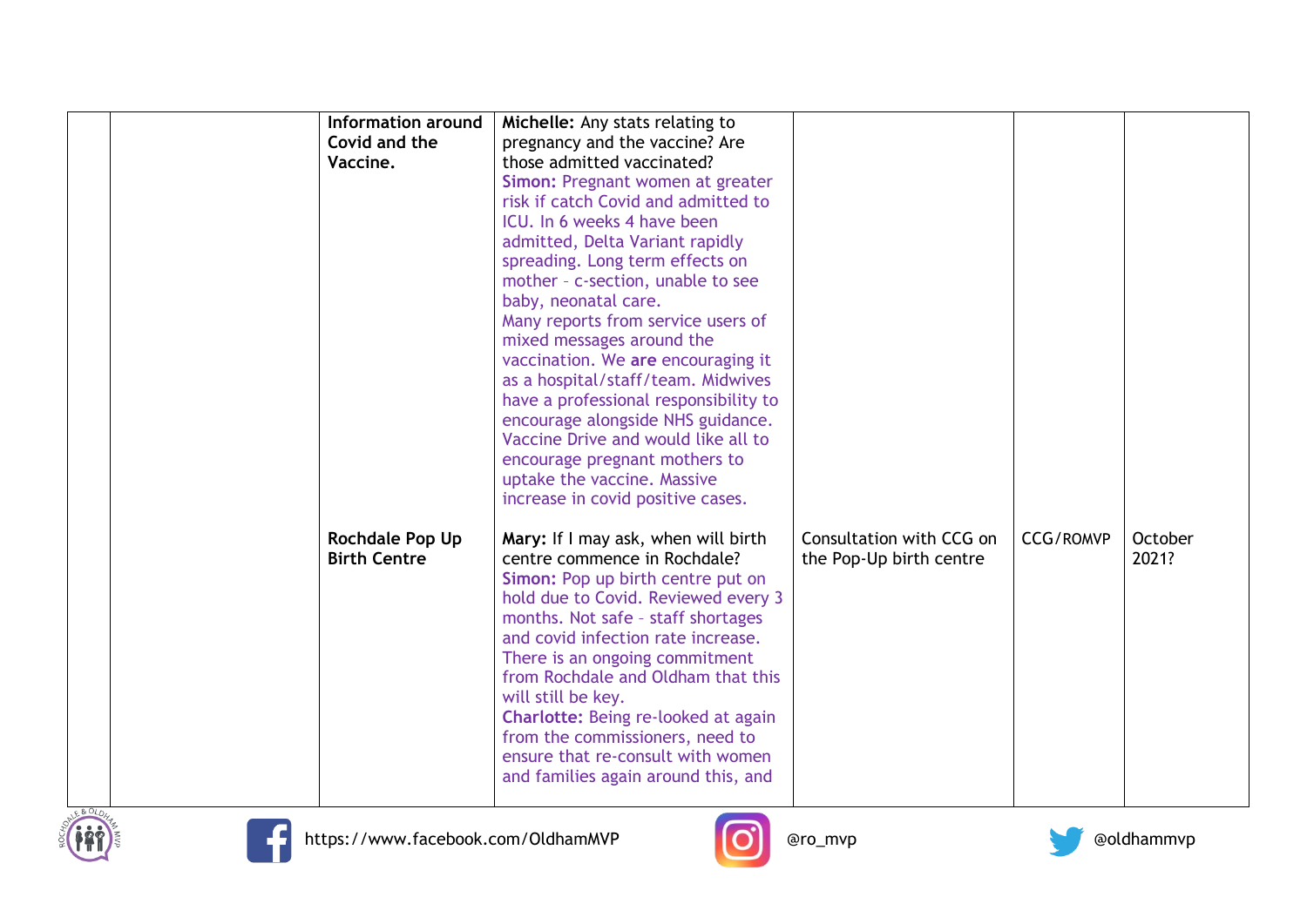| <b>Staff Support</b>                              | that they are informed around the<br>decision making.<br>Set up forum or focus group with<br>ROMVP to gather these views.<br>Michelle: I would like to ask about<br>maternity staff workload, pressures,<br>mental health support and<br>occupational support. How they are<br>being supported?<br>Response Simon: Take mental<br>health of staff very seriously.<br>Northern Care Alliance "Scarf"<br>Scheme, wellbeing, access apps,<br>mindfulness and 4 hours "rest" can<br>be taken, was supposed to be taken<br>before September but been<br>extended. Have regular staff<br>meetings, good team support for<br>each other. Due to take on 23 newly<br>qualified midwives. | Update the ROMVP social<br>medias whenever new<br>information released | ROMVP/ROH | Ongoing |
|---------------------------------------------------|----------------------------------------------------------------------------------------------------------------------------------------------------------------------------------------------------------------------------------------------------------------------------------------------------------------------------------------------------------------------------------------------------------------------------------------------------------------------------------------------------------------------------------------------------------------------------------------------------------------------------------------------------------------------------------|------------------------------------------------------------------------|-----------|---------|
| <b>Ensure that</b><br>women's voices are<br>heard | Nazia: How can you ensure that<br>women's voices are heard and that<br>they are listened to, especially<br>women with English as a second<br>language? Women who don't speak<br>the language, how do we support<br>them, in light of historical mistrust<br>issues. trying to balance Covid and<br>safety of women of all backgrounds.<br>The workforce coming in, are they<br>diverse backgrounds?                                                                                                                                                                                                                                                                              |                                                                        |           |         |







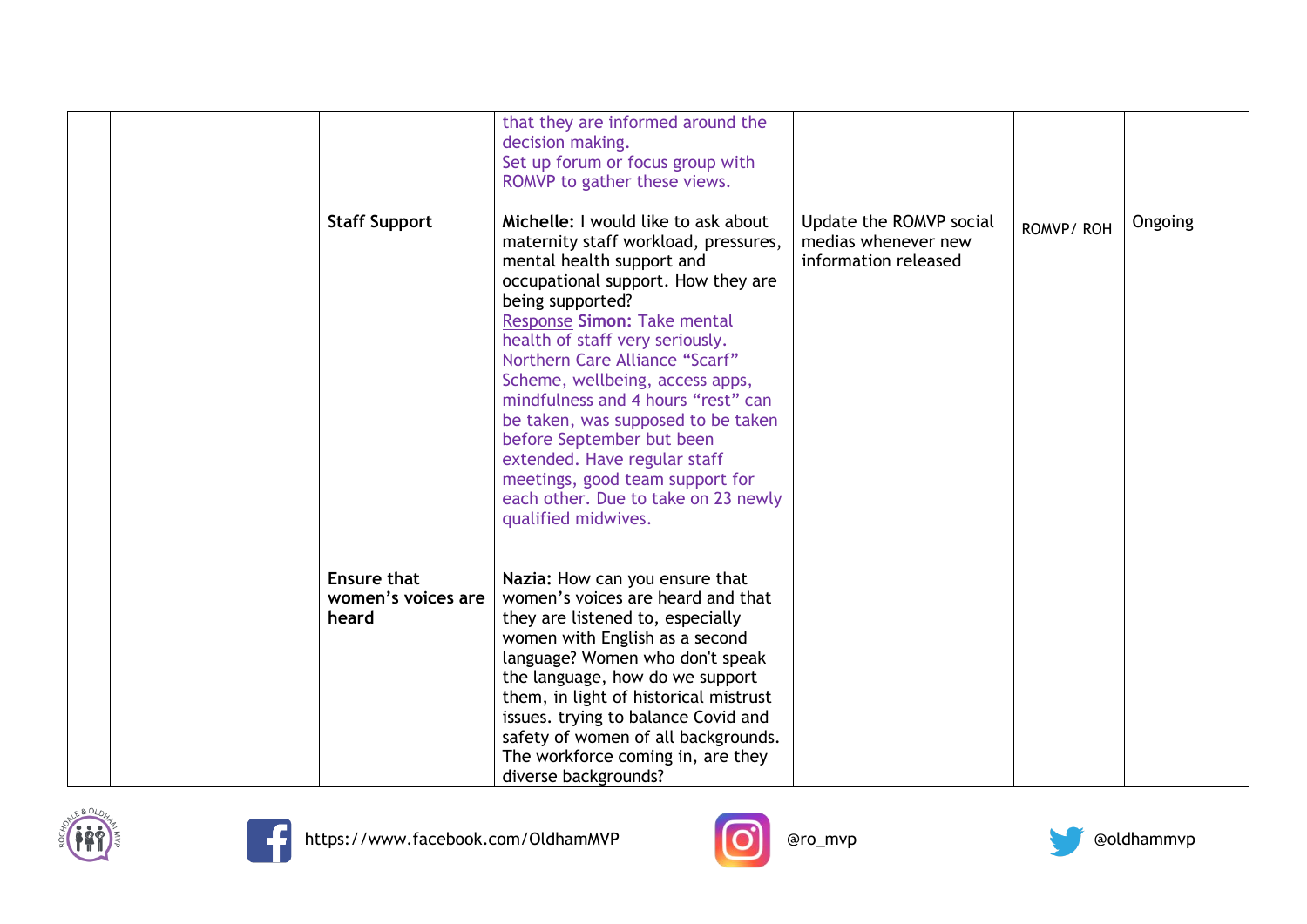|       |                                                 |                                             | Francesca: It'd be interesting to<br>know the diversity of the staff in<br>the maternity teams.<br>Simon: Want to make sure that<br>women and their birthing<br>partners/families are listened to.<br>Have regular reviews of staff,<br>training and evaluations of service.<br>Ensure that all complaints are dealt<br>with. Escalation Policy in place.<br>Interpreter services are all via<br>phone now and have been used<br>better/wider during covid.<br>Conversations are had constant with<br>staff about language they use and<br>how come across.<br>Antonia: Using services over a<br>decade. Last 2-3 years midwives and<br>how they speak to you as a service<br>user has improved.<br>Nazia: second generation families<br>are not in need as much for<br>interpreter services.<br>Simon: important staff also listened<br>to. | Statistics of diversity<br>within maternity services? | Royal<br>Oldham<br>Hospital | For<br>September #3 |
|-------|-------------------------------------------------|---------------------------------------------|----------------------------------------------------------------------------------------------------------------------------------------------------------------------------------------------------------------------------------------------------------------------------------------------------------------------------------------------------------------------------------------------------------------------------------------------------------------------------------------------------------------------------------------------------------------------------------------------------------------------------------------------------------------------------------------------------------------------------------------------------------------------------------------------------------------------------------------------|-------------------------------------------------------|-----------------------------|---------------------|
| 9     | <b>Agreed Actions: review</b><br>with group, NK | <b>Review of Actions</b><br>from Meeting #2 |                                                                                                                                                                                                                                                                                                                                                                                                                                                                                                                                                                                                                                                                                                                                                                                                                                              | See "actions" column                                  |                             |                     |
| 10    | <b>AOB</b>                                      | £100 to create care<br>packages-theme.      | What could we create to give to<br>Royal Oldham? Infant Loss,<br>Breastfeeding, Dad Pack, Well being<br>pack, positivity pack.                                                                                                                                                                                                                                                                                                                                                                                                                                                                                                                                                                                                                                                                                                               | Email ideas                                           | <b>ALL</b>                  | End July            |
|       |                                                 | Name of the group.                          | Instead of Volunteers?                                                                                                                                                                                                                                                                                                                                                                                                                                                                                                                                                                                                                                                                                                                                                                                                                       | Email ideas                                           | All                         | End July            |
| 680LO |                                                 | Social Media.                               | Please follow social medias                                                                                                                                                                                                                                                                                                                                                                                                                                                                                                                                                                                                                                                                                                                                                                                                                  | In footer of minutes                                  | All                         | Ongoing             |